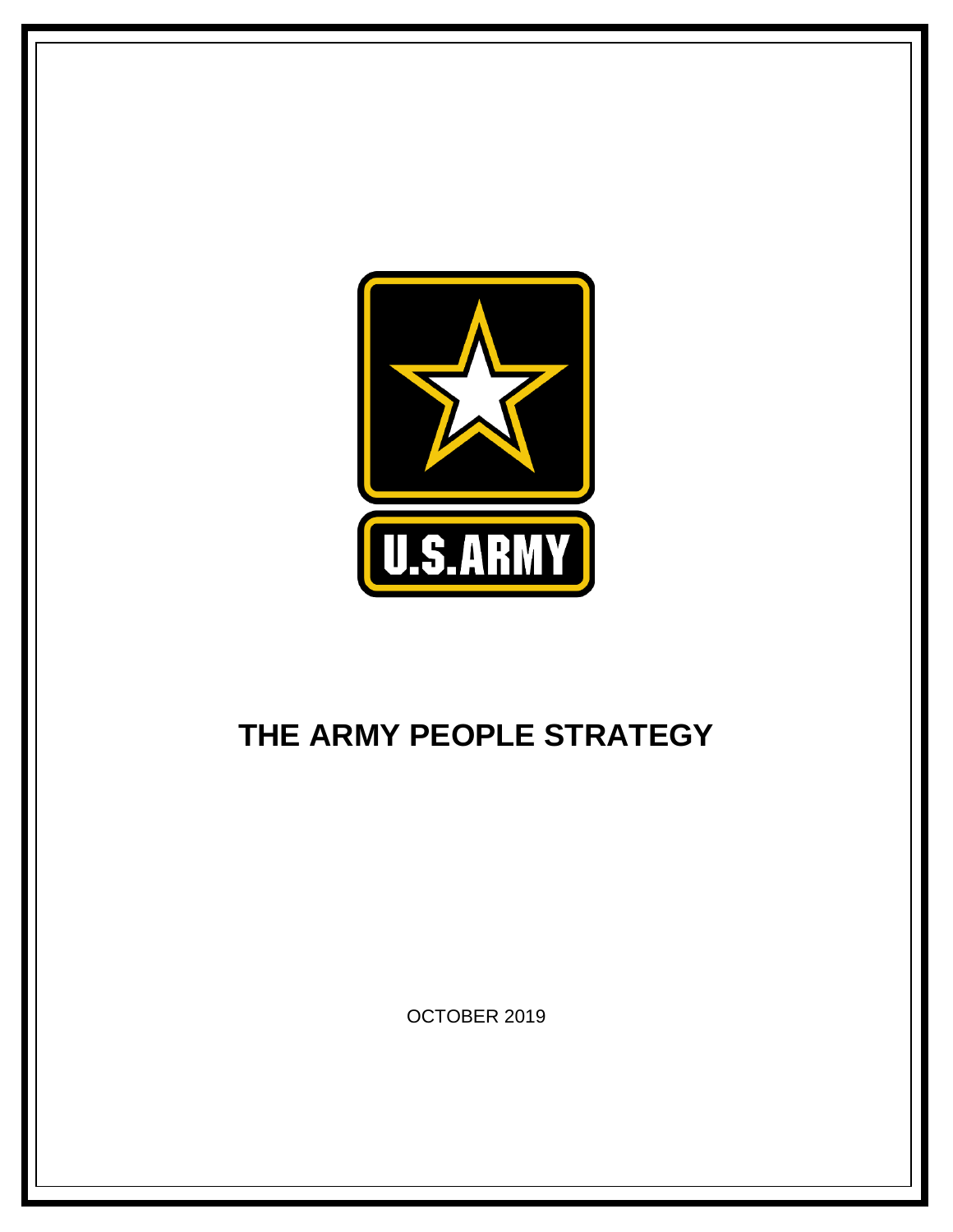*"Winning matters, and People are my number one priority. People are our Soldiers – Regular Army, National Guard and Reserve - their Families, Civilians, and Soldiers for Life – Retirees and Veterans. We win through our people, and people will drive success in our Readiness, Modernization and Reform priorities. We must take care of our people..."*

*- General James McConville, 40th Chief of Staff, Army*

## *The Army's People*

- *Soldiers from the Total Army – Active, Guard, and Reserves who form cohesive teams that are trained, disciplined and fit, and can win on the battlefield.*
- *Families that have quality services that enable them to be ready for any mission their Soldiers are called upon to accomplish.*
- *Army Civilians who form the institutional backbone of the Army and are an integral part of the Army enterprise.*
- *Soldiers for Life - our Retirees and Veterans whose service we honor and ask that they continue their mission to hire fellow veterans and inspire young Americans to serve.*

**I. INTRODUCTION** –The Total Army must remain ready as the world's premier combat force. That readiness relies upon people. After all, equipment does not learn, understand, innovate, build cohesive teams, or exercise judgment – people do. Human capabilities such as resiliency, critical thinking, comfort with ambiguity, and the ability to accept prudent risk and adjust rapidly all define our profession.

The *Army People Strategy* describes how we will shift from simply "distributing personnel" to more deliberately managing the talents of our Soldiers and Civilians. This means creating a 21st century talent management system with policies, programs, and processes that recognize and capitalize the unique knowledge, skills, and behaviors possessed by every member of the Army team, allowing us to employ each to maximum effect.

Recognizing that our Soldiers and Civilians should have the best quality of life possible, Army Senior Leaders are also prioritizing improvements in our housing and barracks, healthcare, childcare, spouse employment and permanent change of station moves.

The Army Mission is unchanged: To deploy, fight, and win our Nation's wars by providing ready, prompt, and sustained land dominance by Army forces across the full spectrum of conflict as part of the Joint Force.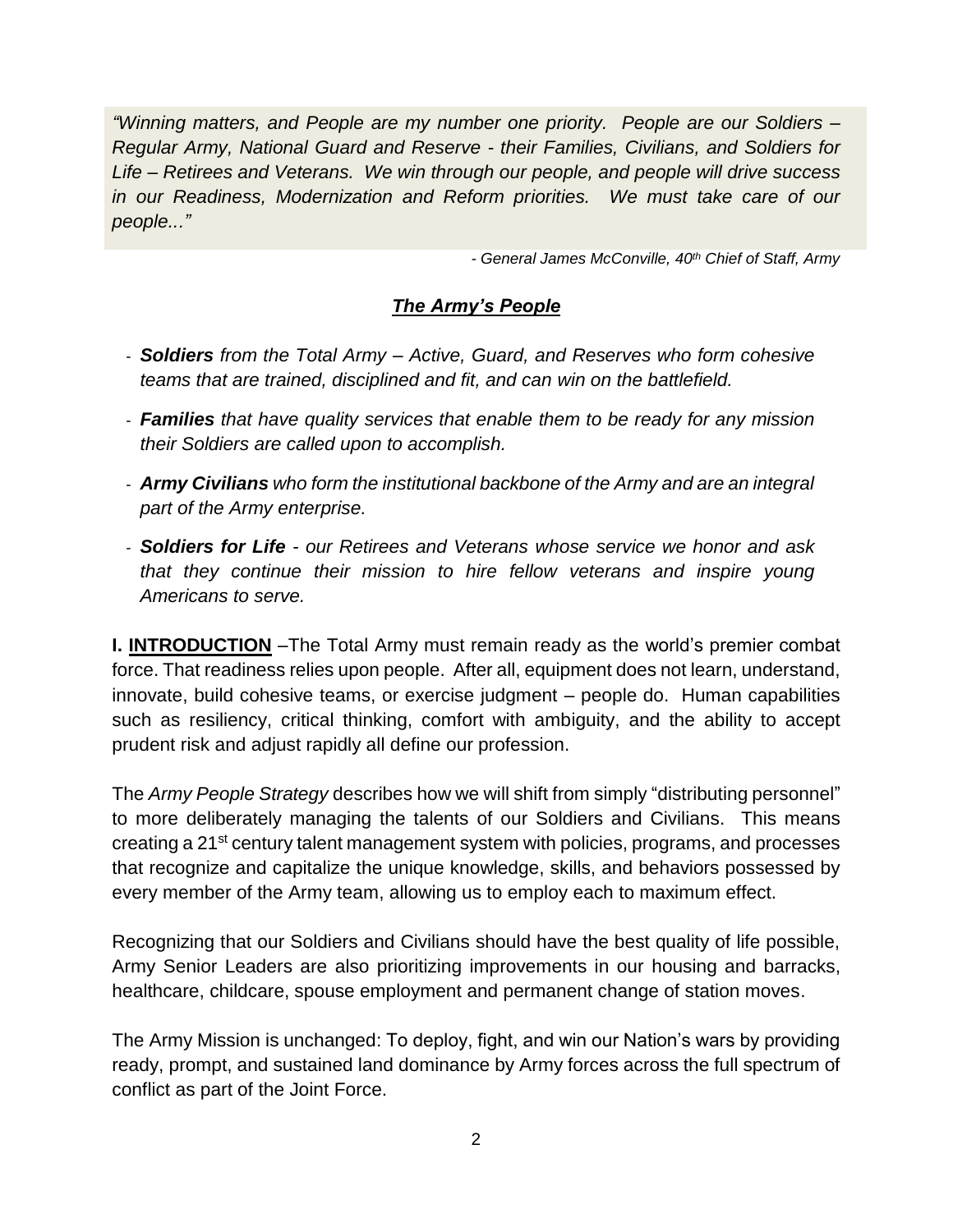The *Army People Strategy* mission and vision are clear *– The Total Army will acquire, develop, employ, and retain the diversity of Soldier and Civilian talent needed to achieve Total Army readiness.* Our vision is to build cohesive teams for the Joint Force by maximizing the talents of our people, the Army's greatest strength and most important weapon system.

The *Army People Strategy* is foundational to the readiness, modernization, and reform efforts described in the *Army Strategy.* With the right people, in the right place, at the right time, our Army will successfully deploy, fight, and win in multi-domain operations (MDO) and excel in support of the Joint Force. It is our people who provide us with an enduring advantage to remain the world's most ready, lethal, and capable land combat force.

**II. STRATEGIC ENVIRONMENT** –The *National Defense Strategy* and the *Army Strategy*  both point out that the global security environment is increasingly complex and shaped by several emergent trends.

- **A. Threat Trends** In the past, the Army has enjoyed a competitive advantage over any potential adversary in capital, technology, and people. More recently, however, near-peer, revisionist great powers such as China and Russia have improved their large-scale ground combat capabilities by increasing their capital expenditures and reducing the technology gap, leaving people as our enduring strategic advantage. Additionally, new challenges to the international order, regional state adversaries and their proxy networks, terrorists, trans-national criminal organizations, and state and non-state cyber hackers are all threats we must be prepared to face simultaneously across multiple domains.
- **B. Non-threat Trends** Shifting generational values and technological advances are changing the very nature of work itself. In the last 50 years, the American labor market, where the Army competes for talent, has also changed. The information-age economy demands a far higher share of "knowledge workers," people who add value and increase productivity through creative thinking and innovation. The limited supply of these workers has made talent poaching standard practice among American companies. As a result, the era when bosses unilaterally made employment decisions is over. Today's knowledge workers value steady employability more than steady employment, and the modern labor marketplace makes it possible for them to change firms repeatedly in pursuit of greater job satisfaction and personal fulfillment.

To compete in this high-demand, high-skill labor market, American employers have reinvented their people practices. Today's highly successful businesses abandoned industrial-era labor management practices long ago. They moved to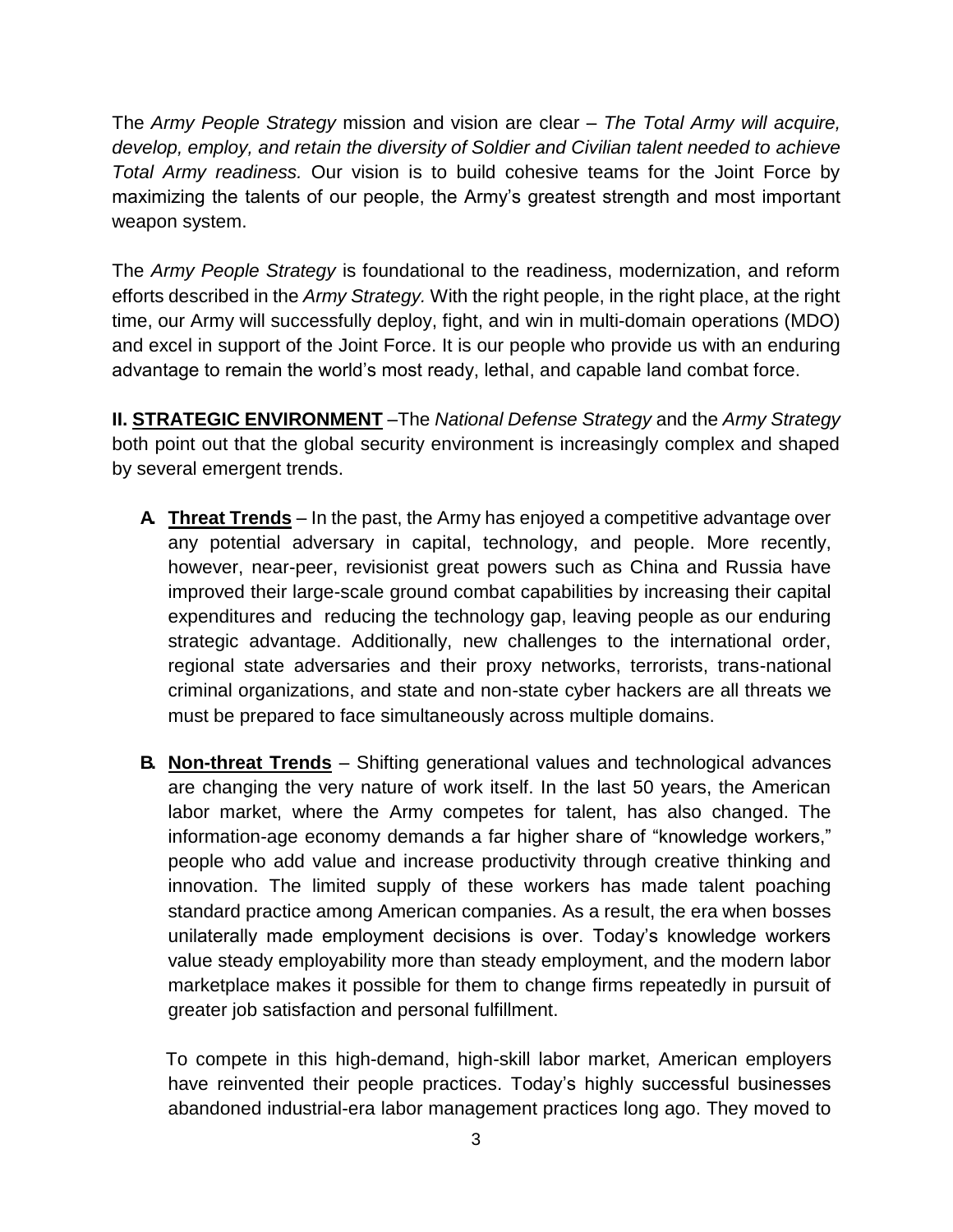talent management, which, rather than treating people as interchangeable parts, leverages the unique productive capacities of each person. The Army is doing the same to remain competitive in the domestic labor market.

## **C. Assumptions**

**1.** The United States Army will remain an all-volunteer military force.

**2.** The Army budget will be predictable, adequate, sustained, and timely through 2028.

**3.** Global demand for U.S. military presence will remain stable to 2028.

**4.** Intense competition for resources, both fiscal and human, will remain a significant challenge.

**5.** The Army will increasingly operate with joint, inter-agency, and multi-national partners.

**D. Risk** – The Army must make people the centerpiece of its competitive advantage by prioritizing human capital investment or risk losing its overmatch capabilities to potential adversaries.

**III. STRATEGIC APPROACH** – Talent management is transformational, increasing organizational agility, focusing on productivity, and manifests as **readiness** and **lethality**. It also integrates **all** people practices, generating a positive effect on organizational outcomes and leveraging each individual's **knowledge, skills, behaviors**, and **preferences (KSB-Ps)** for the mutual benefit of the Army and the individual. Lastly, this approach supports *Army Strategy* **LOE 3, Reform**, which calls for a talent managementbased personnel system.

To achieve our vision of cohesive teams for the Joint Force, the *Army People Strategy* pursues four Strategic Outcomes, supported by four Critical Enablers, along four Lines of Effort: **Acquire**, **Develop**, **Employ**, and **Retain Talent**.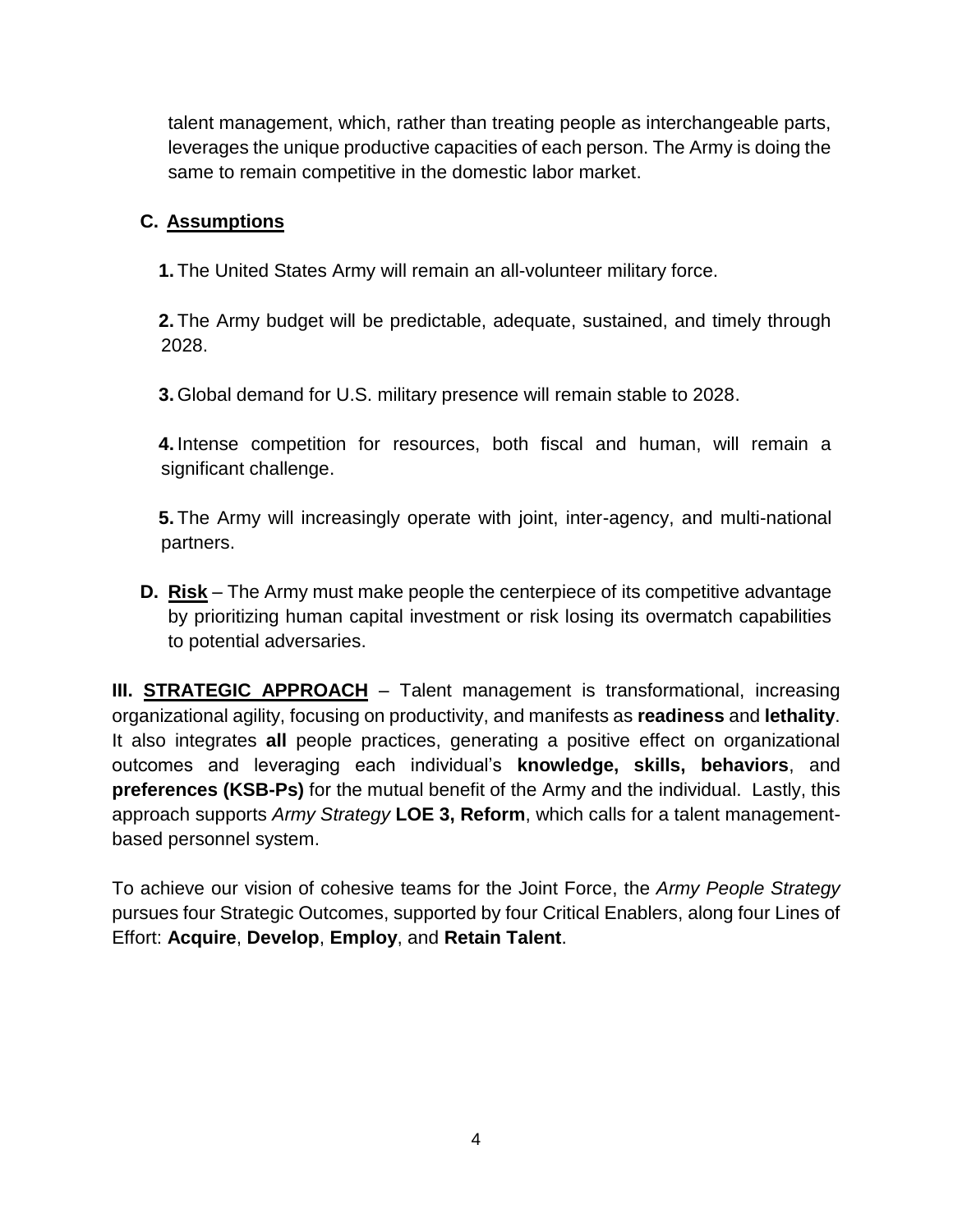

**Figure 1.** Strategic Approach through 2028

- **A. Strategic Outcomes** By 2028 our desired end-state for each outcome is:
	- **1. Ready** The Army uses a range of technologies, incentives, programs, and policies to identify the talents of its people and the talent demands of its organizations in timely, accurate, and granular detail. It applies data-driven analytical tools to its talent employment and development efforts. This data drives a dynamic and accurate long-term workforce planning system which reduces talent gaps and increases overall Army readiness. It also enables the Army to rapidly build appropriately talented special mission teams - **cohesive teams** that are **trained, disciplined, and fit to win**.
	- **2. Professional** The Army is a profession, a highly expert, certified, and credentialed force resulting from years of increasingly rigorous training, education, and leader development. Its people treat one another with dignity and respect, retaining the **trust** and confidence of both the American people and each other. Army professionals are people of character, presence, and intellect, committed to reflective practice and continuous learning. They share a powerful and enduring identity as lifelong members of the Army team.
	- **3. Diverse** *–* The Army is committed to equality of opportunity, providing all of our talented people with fulfilling and rewarding professional careers. As an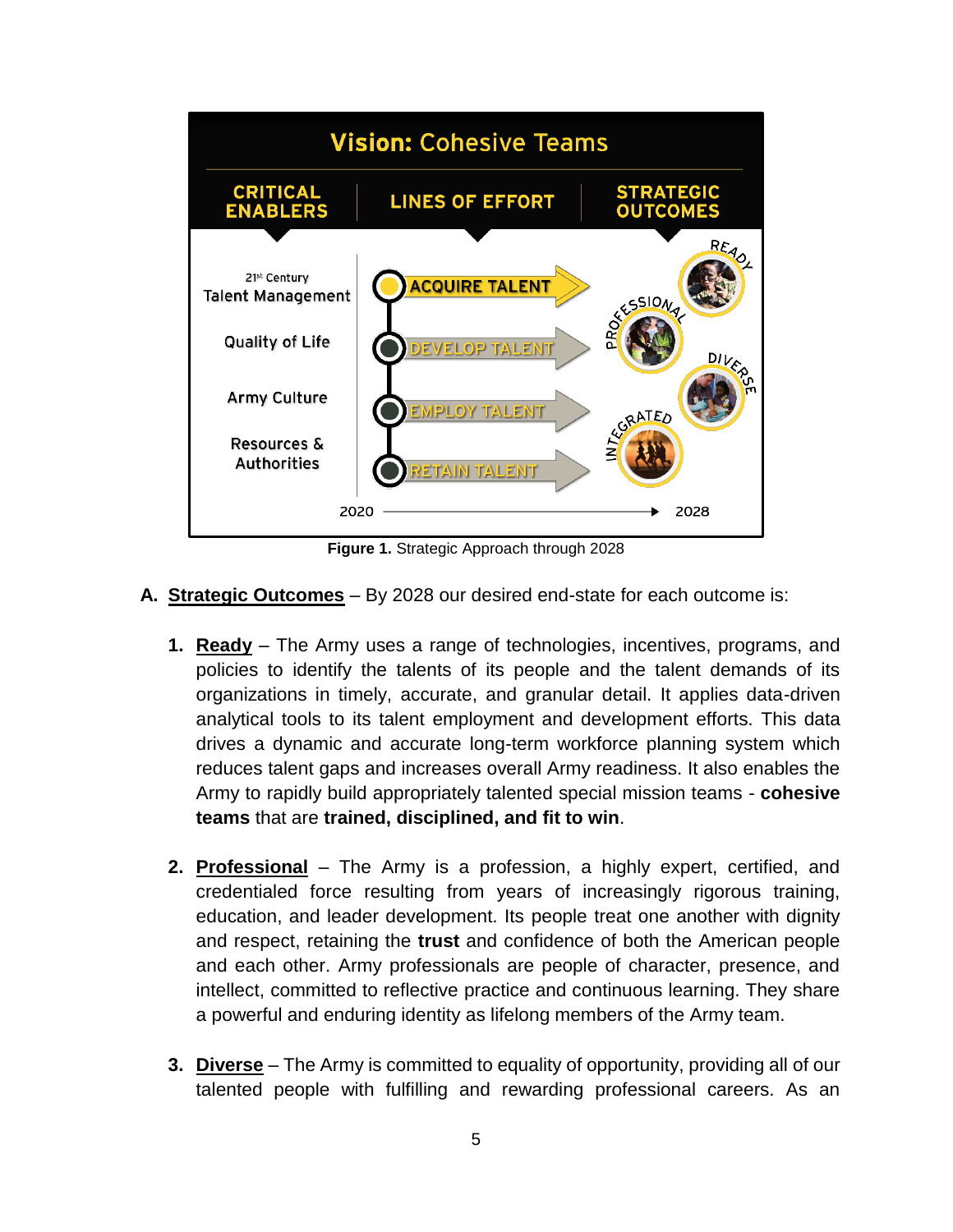inclusive and representative American institution, we ensure that our people possess a diversity of *talent* – knowledge, skills, behaviors, and preferences – drawn from all corners of our country and its vibrant, diverse population.

- **4. Integrated** The Army has overcome legal, cultural, and technological barriers to fully **harmonize** the efforts and capabilities of its Total Force: Active, Guard, Reserve Soldiers, and Civilians. This transformation has dramatically increased workforce permeability between the Active, Guard, and Reserve, between Soldiers and Civilians, to the benefit of both the Army and its people.
- **B. Lines of Effort** The following Lines of Effort (LOEs) organize our movement towards our Strategic Outcomes. Each disaggregates into three supporting objective areas, providing a framework for the alignment of specific initiatives in follow-on implementation plans.
	- **1. Acquire Talent (LOE 1) – Lead Integrator: TRADOC / USMA (Military), Army G-1 (Civilian).** Identify and recruit the diverse military and civilian talents needed to organize, train, and equip a force ready for prompt and sustained ground combat. Creating a robust pipeline of new talent into the Total Army is our main effort through 2028 because it will ensure that we have the breadth and depth of talent needed for the MDO-capable force of 2035 envisioned by the *Army Strategy.* The Army must place a greater emphasis on acquiring the right people through better screening and assessments allowing us save and reinvest valuable resources by reducing attrition. To guarantee innovation and accessions of the right talent, we must align talented accessions leaders and instructors to our generating force and incentivize them accordingly.
		- **a.** Market Employ innovative new techniques to increase awareness of the breadth of Army service opportunities and to shape preferences, targeting efforts against specific and diverse talent pools in the American labor market where critical talent is most likely to reside.
		- **b. Recruit** Screen and select potential Soldiers and Civilians who actively respond to Army marketing efforts and seek service with the Army.
		- **c. Onboard**  Vet new Soldiers and Civilians to maximize their productivity and establish the terms of their initial service with the Army.
	- **2. Develop Talent (LOE 2) – Lead Integrator: TRADOC.** In collaboration with each Army professional, identify employment, education, and training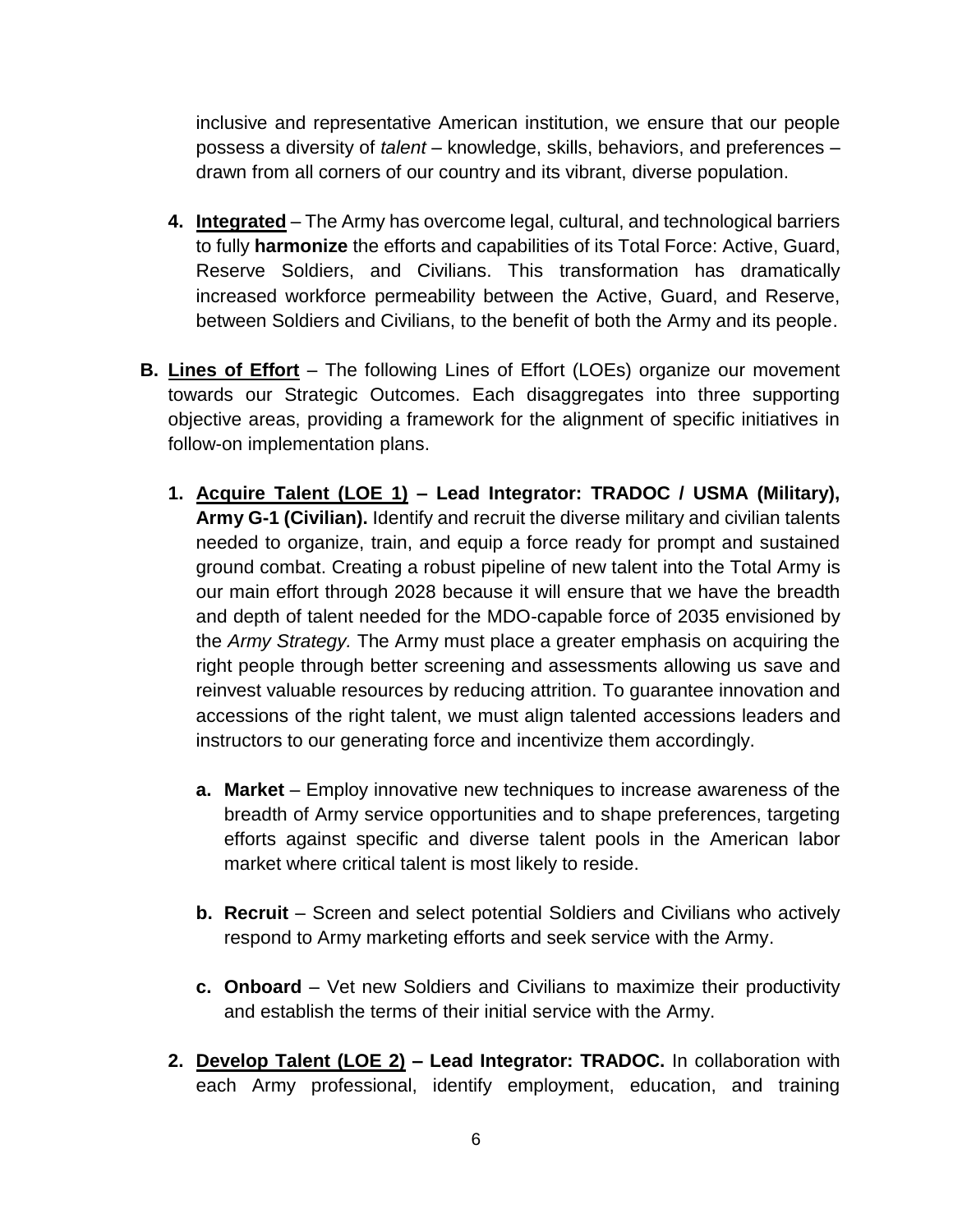opportunities which will extend their talents, close talent gaps, and maximize their contributions to the Total Army. The Army must ensure it continually develops its Soldiers and Civilians, not only to place them in positions of greater responsibility but also to ensure their fluency with emerging technology. Furthermore, the Army must ensure it has systems in place to understand and appreciate the talents of Soldiers and Civilians. This enables the Army to not only maximize an individual's talents, but also to target his or her development as needed.

- **a. Educate** Revise the current system of progressive, continuous, and deliberate professional military and civilian education, to include advanced civil schooling. Incorporate a culture of talent assessments into our military and civilian educational and leader development efforts. Educate Army human resources professionals and senior leaders in the art and science of talent management.
- **b. Train** Develop and implement new tools, methods, and processes to enhance individual talents for the benefit of the Army and the individual. Invest in the development of Army leaders and supervisors who will provide purpose, motivation, and direction to meet our MDO-capable force objectives by 2035.
- **c. Credential** Increase the rigor associated with the training and education of Army professionals, aligning credentialing and certification more closely with demonstrated and measurable expertise rather than time in grade, service or position.
- **3. Employ Talent (LOE 3) – Lead Integrator: Army G-1.** Maximize the engagement and contribution to readiness of Soldiers and Civilians by aligning their unique talents against organizational talent demands, to the benefit of the Army, the organization, and the individual.
	- **a. Identify**  Leverage technology and comprehensive assessments to assess individual knowledge, skills, and behaviors to maximize human potential and output.
	- **b. Align**  Provide Soldiers and Civilians with positions that unleash their passions and talents, maximizing performance and productivity in both the operating and generating forces. Create dynamic feedback mechanisms to measure the effectiveness of talent alignment efforts, identify Soldier and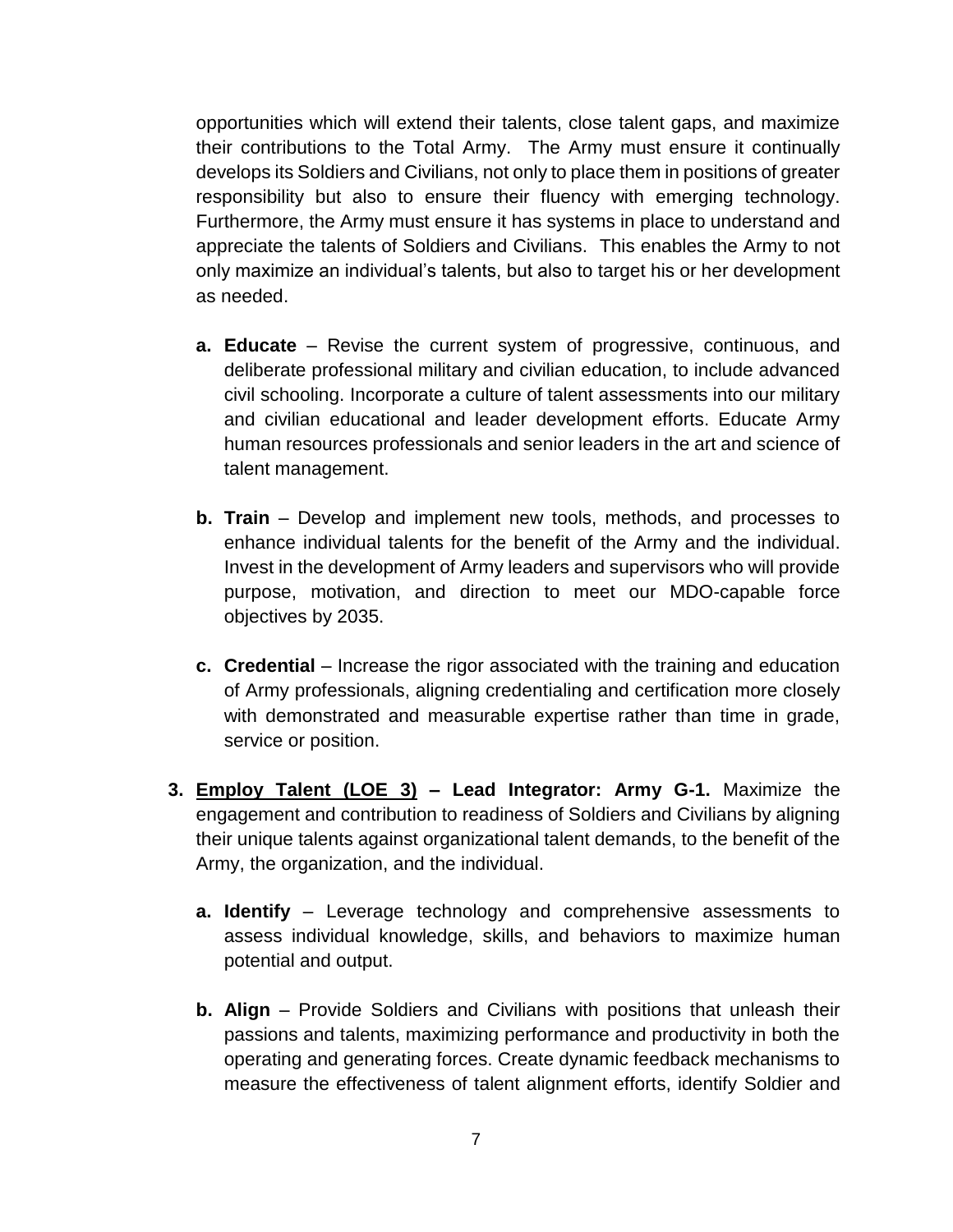Civilian talent gaps, and refine Army developmental programs to close those gaps.

- **c. Advance**  Create talent-focused individual career paths for every member of the Army team. Select Soldiers and Civilians for new or specialized work based upon their demonstrated and assessed talents, regardless of pay grade or time in service. Adjust their compensation accordingly.
- **4. Retain Talent (LOE 4) – Lead Integrator: Army G-1.** Identify individuals with in-demand talents and engage them with a mix of compensation and opportunities, to include migration across Army workforce positions (permeability).
	- **a. Engage**  Authentic leader engagement is critical to developing cohesive teams and maximizing performance. Counseling demonstrates the leader's investment in the development of a subordinate. Ensure formal career counseling to each Army professional at key crossroads in his or her career.
	- **b. Compensate** To complement the shift to a 21<sup>st</sup> century talent management system, explore new authorities to create appropriate tailored compensation packages that ensure Soldiers and Civilians are valued based on their responsibility, authority, and skills.
	- **c. Transition**  Encourage service across the Total Force and create permeability to move between components when it benefits the Army and the individual. Among those choosing to depart, transition them in a way that reinforces a powerful and enduring identity as lifelong members of the Army team, whether as civilian alumni of Army service or as "Soldiers for Life."
- **C. LOE Implementation Priority** We will proceed along all four LOEs simultaneously, but our implementation priority and main effort through 2028 is *LOE 1, Acquire Talent*, with an emphasis upon innovative new marketing, recruiting, and onboarding of our multiple cohorts (Total Army officers, enlisted, and civilians). This directly supports the *Army Strategy's* priority through 2022 – *LOE 1, Build Readiness*, which calls for Total Army end strength growth, reductions in non-deployable rates, improvements in talent alignment, and improved training outcomes.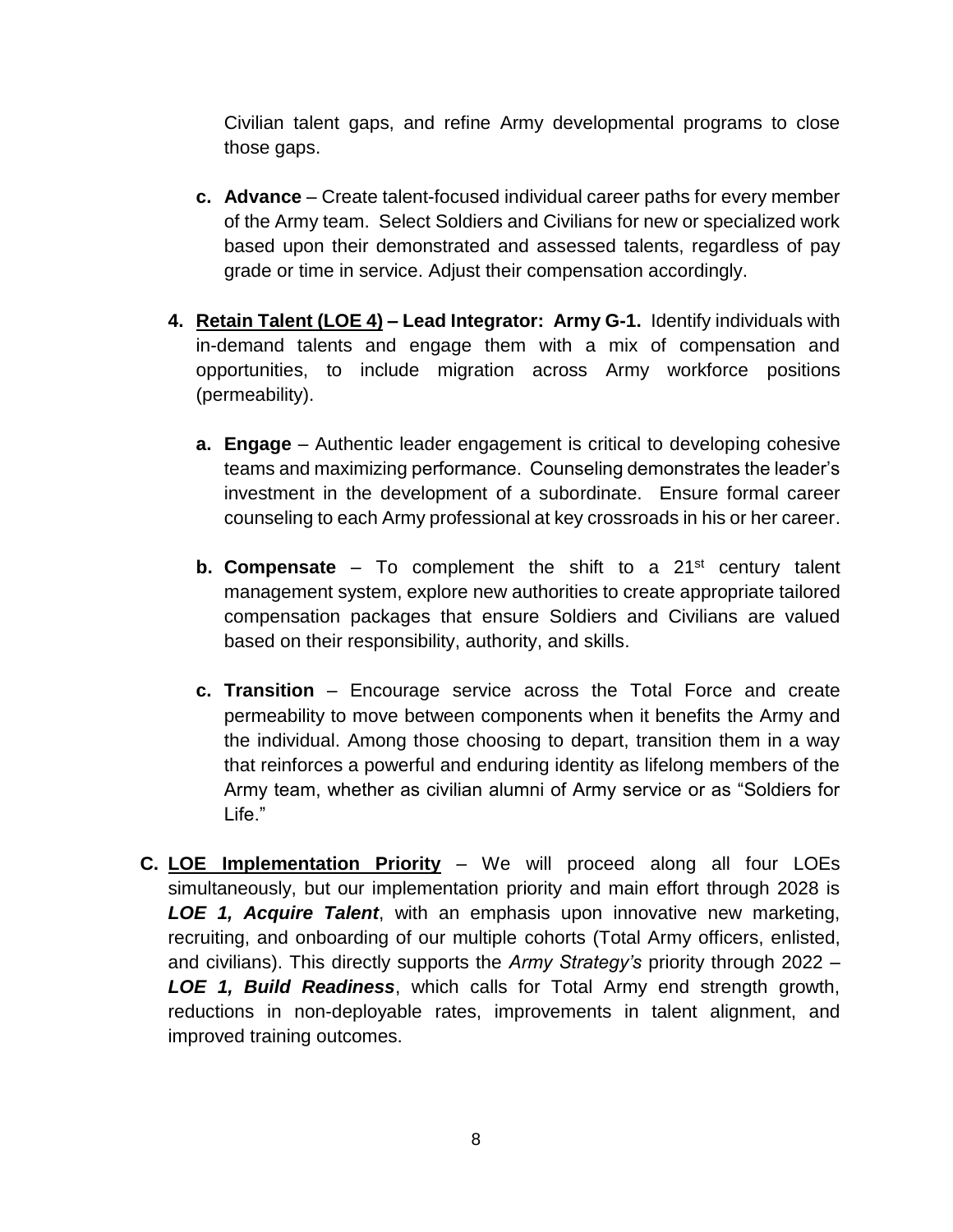Acquiring the right talent is the most strategic activity we can engage in to support the *Army Strategy,* as it has a positive effect across all other LOEs. Acquiring the right talent directly improves the lethality and readiness of our military and civilian workforces while reducing attrition and behaviors inconsistent with the Army Culture and Values. This results in cost reductions related to support and improvement programs. Acquiring the right talent allows us greater flexibility to employ our people against uncertain future requirements and burnishes the Army's reputation, creating a cycle that makes it easier to attract talented people tomorrow. Lastly, it increases the likelihood of retaining talent, particularly when sound accessions programs are linked to targeted retention initiatives.

- **D. Critical Enablers** The *Army People Strategy* relies upon four Critical Enablers (CE) to set the conditions for movement along its LOEs. CEs are cross-cutting in nature and disaggregate into supporting objective areas. They are:
	- **1. 21st Century Talent Management System (CE 1) – Lead Integrator: ASA (M&RA), in coordination with Army G-1 and TRADOC.** Modern talent management systems demand: 1) mature people analytics with data infrastructure and reporting; 2) statistical analyses, model-building, and data science techniques; 3) organizational research that employs scientific methods to develop and deploy leading edge approaches to solving Army people challenges, and; 4) diagnostic, developmental, and predictive assessments of our Soldiers and Civilians to gain critical talent management information. A mature people analytics capacity provides leaders with the evidence and cross-functional perspective needed to make better talent management decisions in alignment with the Army's strategic goals. It also allows them to measure and evaluate the impact of their decisions in terms of program effectiveness and cost efficiency. To deliver these benefits, however, the Army's talent management system requires ongoing investment in new methods and technologies to innovate at the speed of change, which can outpace current program funding cycles.
		- **a. Design**  Employ leading-edge research, analysis, studies, and science and technology (RASS&T) across all *Army People Strategy* Lines of Effort to support the design of innovative people programs, assessments, and policies**.**
		- **b. Build**  Create systems and instruments that leverage technology and safeguard personal information. Configure the Integrated Pay and Personnel System - Army (IPPS-A) as the Army's talent management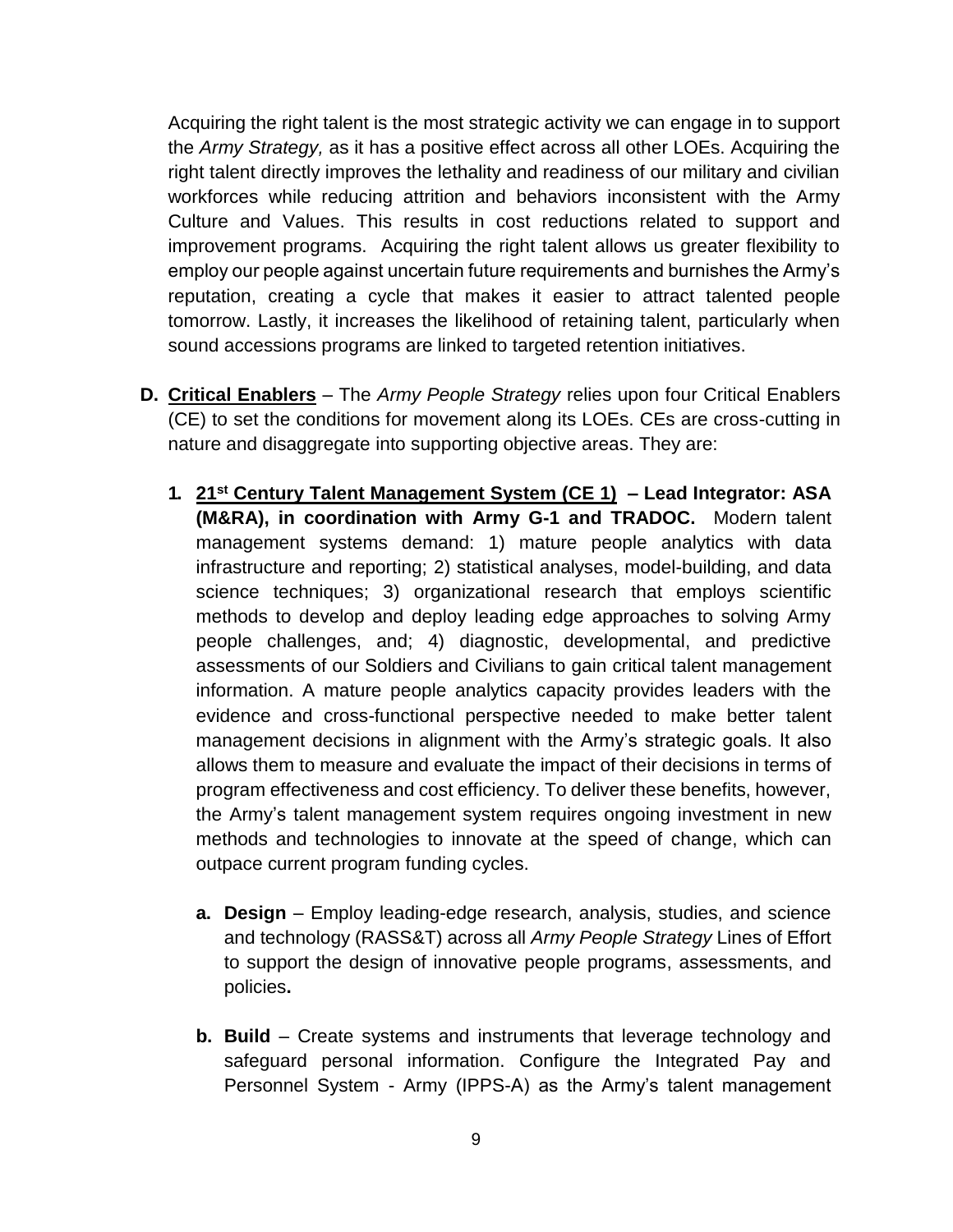information system of record and employ existing IT systems as a bridging strategy (e.g. the Assignment Interactive Module or "AIM 2.0" for Army officers). Prototype and release the Accessions Information Environment (AIE) to improve Army data management and analytics support of new accessions. Create an assessment infrastructure that meets Army needs.

- **c. Pilot**  Test and evaluate new technologies, analytic methods, and assessments that result in improved talent management practices. Conduct phased releases of IPPS-A, AIE and assessment programs with high payoff test populations. Implement lessons learned throughout successive piloting enroute to final operating capability.
- **d. Scale**  Use scientific findings and analyses to deliver innovative, useful products to key stakeholders at scale. Contingent upon piloting results, scale IPPS-A and AIE to their final operating capabilities, ensuring end-toend (E2E) visibility and data interoperability between the two. Capitalize on the existing strengths of the military and civilian education systems to ensure a career approach to assessing the Total Army workforce.
- **e. Analyze**  Extract maximum benefit from the volume, velocity, and variety of talent data captured by IPPS-A, AIE, the future Defense Civilian Human Resource Management System (DCHRMS), and talent assessments by conducting and employing rigorous statistical analyses, data modeling, and data-driven organizational research to continuously improve Army people programs and policies.
- **2. Quality of Life (CE 2) – Lead Integrator: AMC/Army G-9, in coordination with appropriate HQDA officials and Army Commands**. Review the full range of Army care, support, and enrichment programs, with an initial focus upon: **Housing and barracks**; **Healthcare**; **Childcare**; **Spouse Employment**, and; **Permanent Change of Station (PCS) moves**. Rapidly identify gaps and make improvements. Effective, efficient, and well-executed quality of life programs increase health and wellbeing. They reduce stress, absenteeism, disengagement, rework and retraining expenses, driving down overall labor costs and increasing Total Army readiness. Exceptional Soldier and Civilian support programs also engender trust between the Army and its professionals, simultaneously improving talent acquisition and retention efforts. Given the demands made upon our military and civilian professionals, we owe them the best workforce support services possible.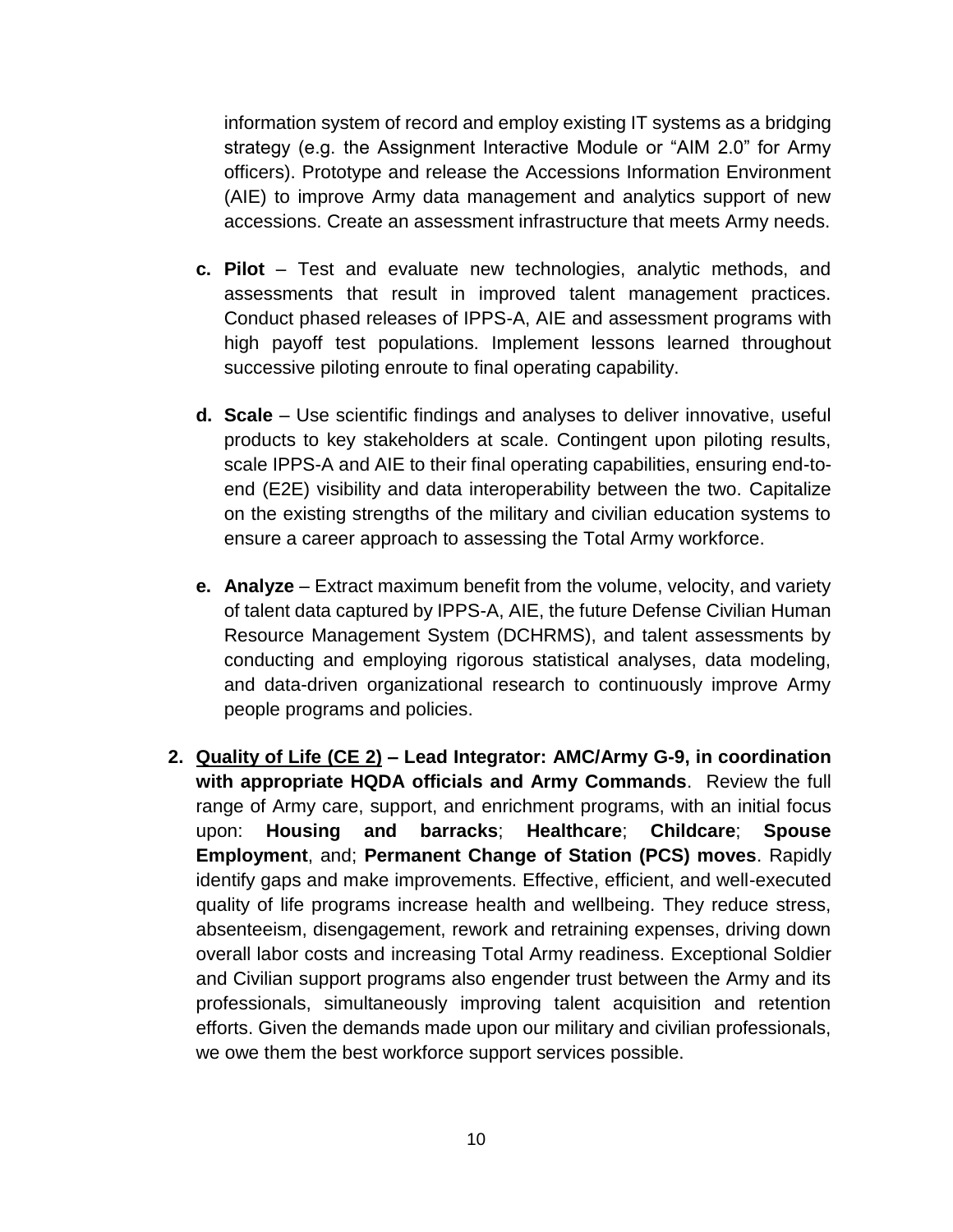- **a. Care**  Provide targeted Holistic Health and Fitness (H2F) support to ensure the wellness of our military and civilian workforces. Focus on both work risks (i.e. occupational hazards) and individual risk factors (e.g. tobacco use, diet) to improve overall physical and mental resiliency. Program areas include but are not limited to: medical care facilities; medical insurance; health savings and flexible spending accounts; health and nutrition education; health risk assessments; social and environmental supports; workplace safety and related programs (such as ADA compliance), and; outdoor recreation, sports, and fitness resources.
- **b. Support** Deliver an effective and carefully targeted mix of programs, services, and policies that increase diversity, equality of opportunity, and inclusion, reduce barriers to long-term wellness, and increase emotional and financial well-being. Program areas include but are not limited to: labor relations and employer support; awards and recognition; legal services; relocation or transition services; housing; child and youth services; Army Community Services; spouse employment; life and disability insurances; thrift savings plans, and blended retirement plan.
- **c. Enrich** Deliver an effective and carefully targeted mix of recreational, cultural, and self-developmental resources that complement those available in their community and increase the quality of life for Army Soldiers, Civilians, and their families. Program areas include but are not limited to: cultural awareness events and celebrations; religious services and support; libraries and education centers; craft and automotive centers; entertainment, dining, and shopping facilities; and vacation and travel services. Identify individuals with in-demand talents and engage them with an integrated mix of compensation and opportunities.
- **3. Army Culture (CE 3) – Lead Integrator: TRADOC.** Culture consists of the foundational values, beliefs, and behaviors that drive an organization's social environment, and it plays a vital role in mission accomplishment. Culture changes constantly to remain in alignment with an organization's strategy and mission - no organization has the same culture it did a generation ago. In the 21<sup>st</sup> century, the question for leaders is not whether culture should change, but *how* it should change.

Army culture is grounded in our values of *Loyalty, Duty, Respect, Selfless Service, Honor, Integrity* and *Personal Courage*. These values are timetested and provide our culture with a rock-solid foundation. As an American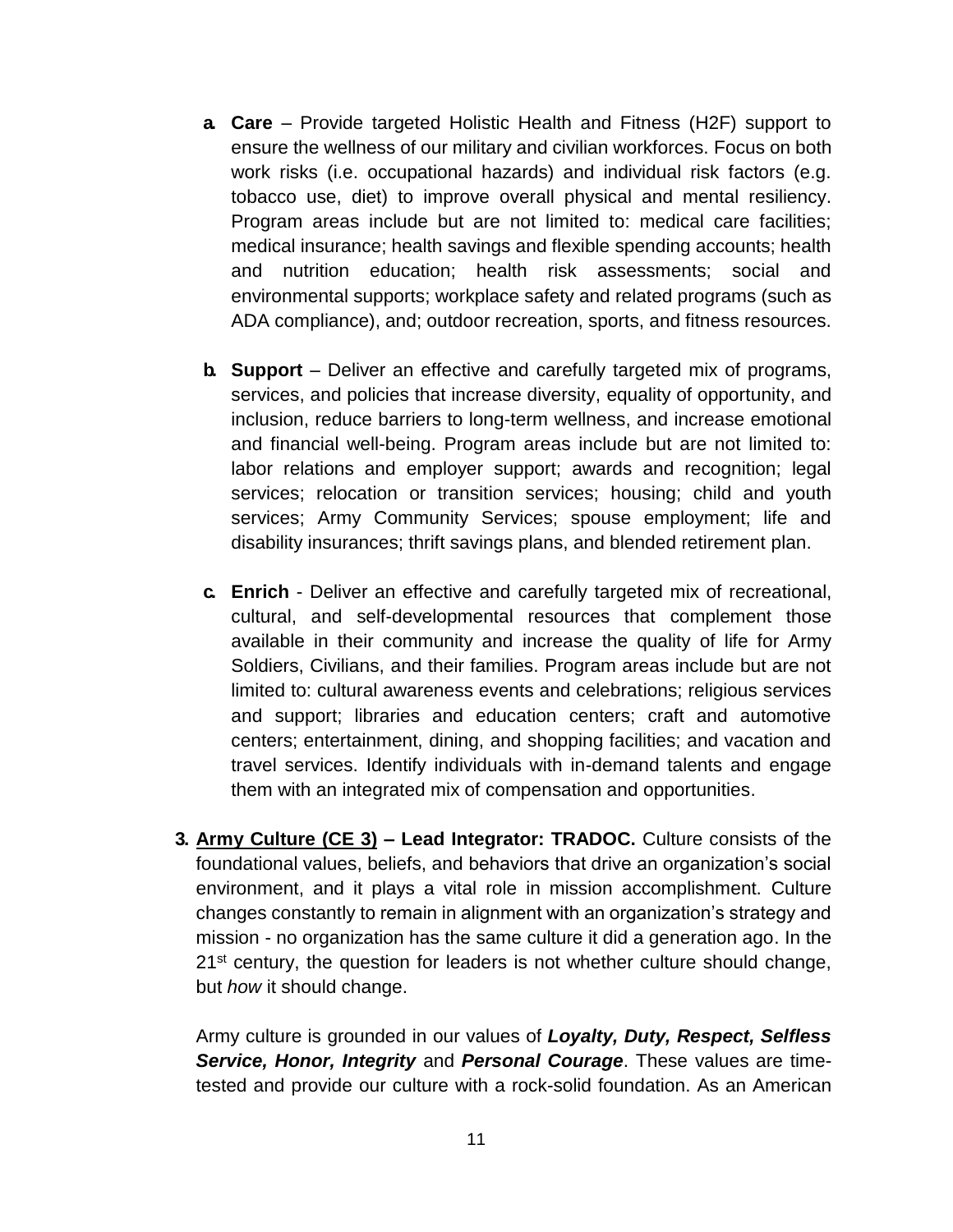institution, however, the Army faces many of the same culture challenges as the rest of our Nation: sexual assault, sexual harassment, discrimination, extremism, and suicide. If permitted to persist in the Army, these behaviors can break trust within Army teams – from squads to major commands. They affect team cohesion as well. That is why we must **define**, **drive**, and **align** our culture with our vision of **cohesive teams**.



**Figure 2.** Building Cohesive Teams

- **a. Define**  Build upon the positive and powerful aspects of current Army culture, creating a people-focused Army culture that destroys harmful behaviors and builds trust across our formations. Amplify the positive behaviors that align with our vision of cohesive teams: civility and positive relationships; diversity, equity and inclusion; honor and respect; empathy; and care for Soldier and Civilian well-being. Incorporate new cultural elements to meet the challenges of the Information Age. These include (but are not limited to) inquiry and innovation; intellectual flexibility; knowledge sharing; systems thinking; and continuous learning.
- **b. Drive** Leaders drive change in culture by clearly defining it, communicating it openly and effectively, inspiring others, and modeling it conspicuously and authentically.
- **c. Align** Constantly check and recheck Army culture for alignment with the *Army Strategy*. Strategy-culture misalignment results in mission failure. Conduct periodic organizational cultural assessments and integrate all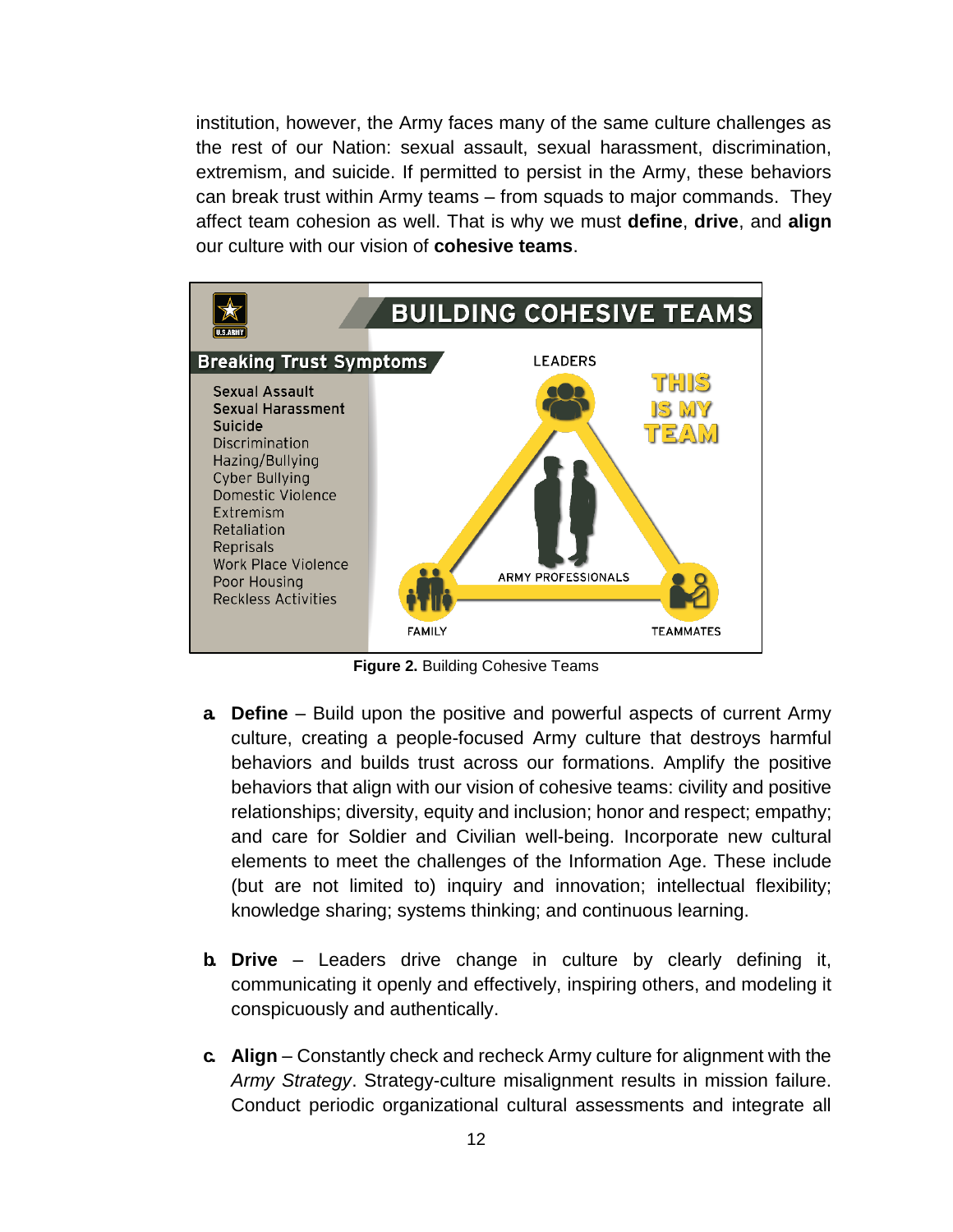people data to dynamically assess, realign, and redefine Army culture as our strategy and mission demand.

- **4. Resources and Authorities (CE 4) – Lead Integrator: ASA (M&RA).** In coordination with appropriate HQDA officials and Army Commanders, identify the costs to improving all people programs, policies, and systems and link those investments to Army readiness, modernization, and reform. Consistent with existing policies and practices, seek and prioritize funding for all people initiatives within the appropriate DOTMLPF-P areas, to include personnel science and technology (S&T) funding. Determine the return on investment for all people programs with the goal of maximizing effectiveness and discontinuing unsuccessful programs. Lastly, seek the rewrite of any laws and regulations as needed to support the objectives of this strategy.
	- **a. Fund**  Prioritize long-term human capital investment to meet MDO-capable force requirements at the individual, team, unit, and Army command levels. Benchmark from the Army's oversight approach to future materiel solutions and information technology systems such as IPPS-A. Just as we take a long view of combat system life-cycle investments, we must do the same with people life-cycle investments, which are increasingly technical and datadriven.
	- **b.** Adjust Seek changes to DoD regulations or statutes as needed to improve Soldier and Civilian talent management.
	- **c. Review** Revise all Army regulations and policies as needed to support this strategy.
- **E. Governance** The Total Army People Enterprise serves over 3.5 million people: nearly one million Active, Guard and Reserve Soldiers, 295,000 Army Civilians, over 1.3 million family members, nearly 900,000 retired Soldiers and over 100,000 surviving spouses. To provide oversight and direction for the Total Army People Enterprise, a governance body will prioritize all Army People management efforts. The governance chair is the Assistant Secretary of the Army, Manpower and Reserve Affairs ASA(M&RA) who, in close coordination with the CG TRADOC; CG AMC; DCS G-1; DCS G-3/5/7; DCS G-9 and other critical governance members, will meet periodically to synchronize and prioritize Army People management and funding decisions for consideration by Army Senior Leaders. Both the military and civilian implementation plans will include specific governance structures for each LOE and CE. This will ensure that the objectives of the Army People Strategy are understood at all levels, inform the development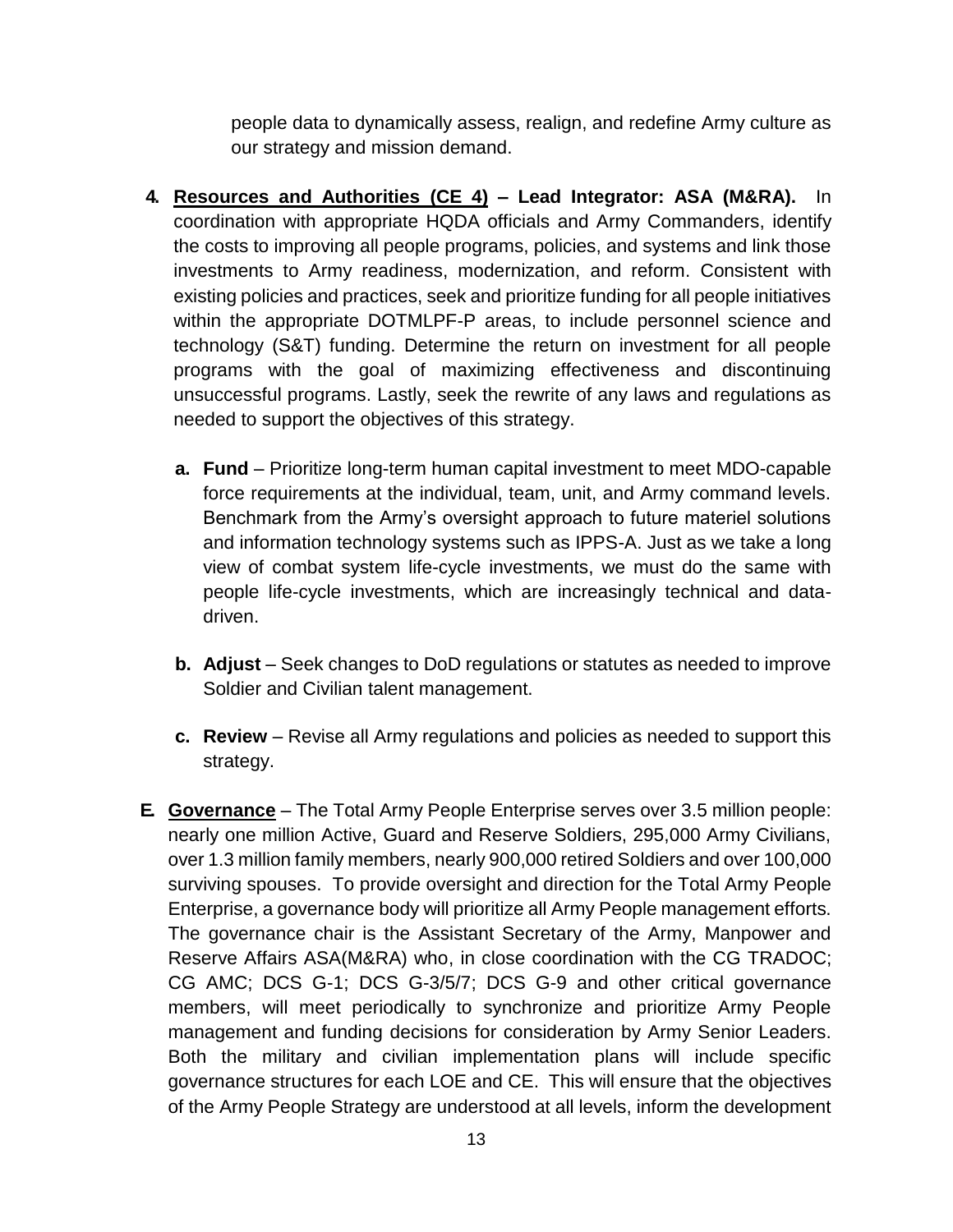of weapons and training systems, and are appropriately integrated into the Planning, Programming, Budgeting, and Execution (PPBE) process, including the Manning (MM), Training (TT), Equipping (EE), and Installation (II) Program Evaluation Groups (PEGs).

- **F. Implementation**  The *Army People Strategy* covers fiscal years 2020 to 2028, and its desired outcomes will be realized by complementary military and civilian implementation plans. Each plan will: nest implementation objectives and tasks with this strategy's Lines of Effort; identify lead organizations and high-level outcome metrics for each; incorporate appropriate experimentation and piloting of new innovations, and; analyze performance outcome metrics to support biennial implementation plan updates for ASA (M&RA) approval. Initial plans will focus on fiscal years 2020-2022 for funding and execution, and 2023-2028 for planning and budgeting. **Near-term priorities (FY 2020-2022) are:**
	- **1.** Improve Quality of Life programs for both Soldiers and Civilians based on the Army senior leaders prioritizing 1) Housing and barracks, 2) Healthcare, 3) Childcare, 4) Spouse Employment, and 5) Permanent Change of Station Moves. Supports *CE 2 Quality of Life.*
	- **2.** The Army Enterprise Marketing Office will transform all marketing communications, technologies, and operations, ensuring we attract the military and civilian talent needed to remain the world's premier combat force. Supports *LOE 1.a. Market.*
	- **3.** Reform accession activities based on an end-to-end evaluation of Total Army accession and retention programs. Develop and implement programs, policies, and systems to attract and align new Soldiers and Civilians with bestfit jobs across the Army, which will reduce attrition throughout the enterprise. Lastly, conduct AIE design, prototyping, and phased releases. Supports *LOE 1.b. Recruit.*
	- **4.** Fully resource IPPS-A on schedule, bring the Assignment Interactive Module 2.0 to full operating capability for military personnel, and prepare for Defense Civilian Human Resource Management System (DCHRMS) deployment in FY2020, leveraging its data capabilities to improve Army Civilian talent alignment. Supports *LOE 3.b. Align*.
	- **5.** Research, design, and pilot a suite of talent assessments for Soldiers and Civilians for future scaling. Supports *CE 1.c) Pilot* and *1.d) Scale.*